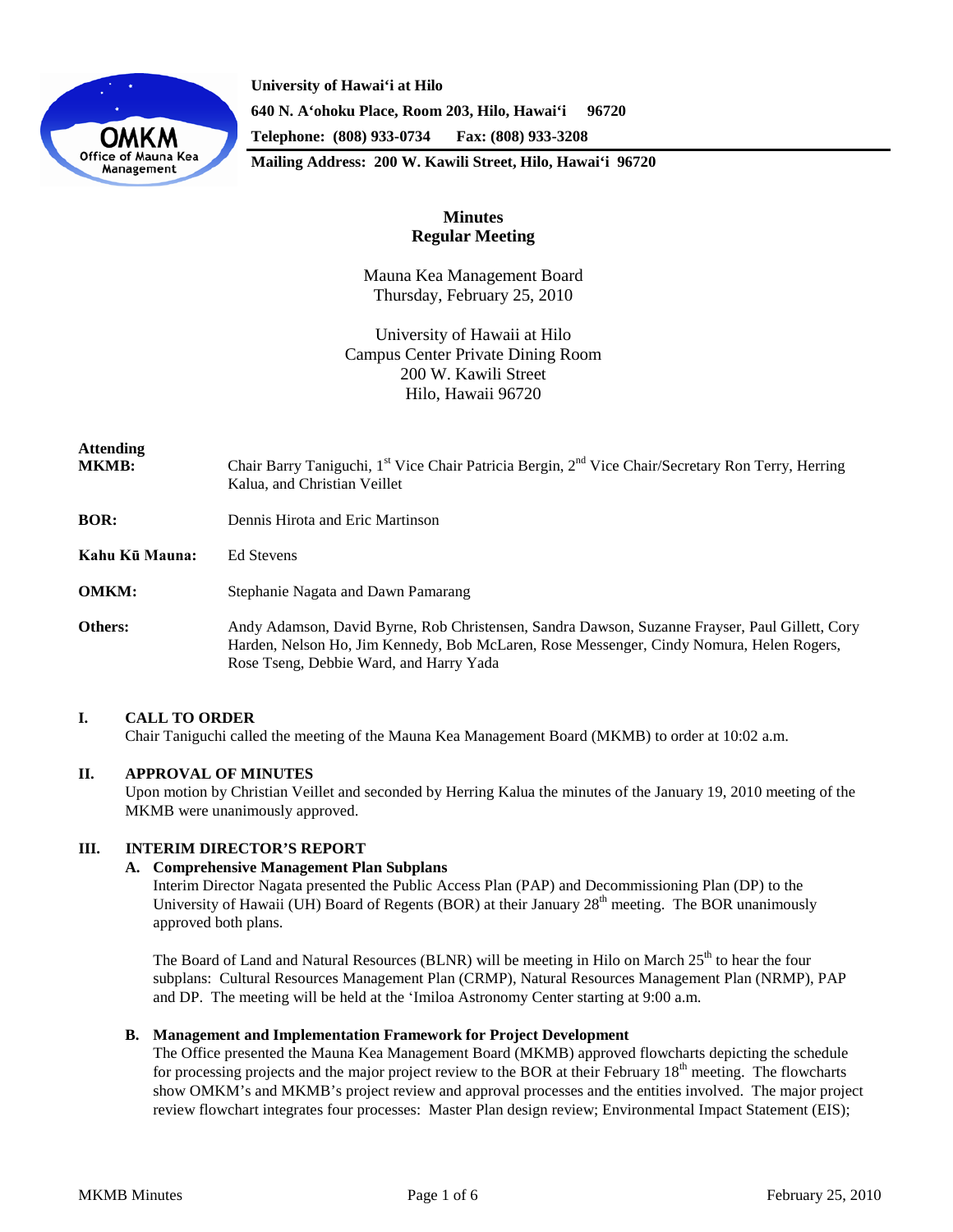UH project approval; and the Department of Land and Natural Resources (DLNR's) permitting process. The two flowcharts were unanimously approved by the BOR.

### **C. Public Access Plan Follow Up Meeting with Rangers**

In early February Jeff Melrose and Debbie Chang, two consultants who helped develop the Public Access Plan, organized a follow up meeting with the rangers and staff at the Visitor Information Station (VIS). Interim Director Nagata, Ron Terry, and Ed Stevens also attended the meeting. The purpose was to thank the rangers and VIS staff for their input and let them know that their work is appreciated and valued. The meeting was also to get feedback on what needs to be done and how to do things better. The information provided in their daily reports provided a good part of the foundation for the PAP.

Following this meeting, Mr. Stevens and Interim Director Nagata looked at a recent cremation that was reported by the rangers. Rangers were instructed that after 14 days, if no permit from DLNR has been obtained, to collect the man made articles and store them at Hale Pohaku, and to cover the plastic bags of ashes with rocks. Kahu Kū Mauna Council is aware of this and will be reviewing how to handle cremations, as well as developing a cultural practices policy.

### **D. Thirty-Meter Telescope (TMT)**

The final EIS (FEIS) for the TMT project is currently undergoing final preparation and review. It is expected that sometime in mid-March the FEIS will be presented to the MKMB for its review and approval.

## **E. Ahu and Lele**

The rangers have been reporting more findings of stacks of rocks on the summit. Subsequent reports indicated two recent structures were dismantled by unknown persons. The summit lele has been blown down due to high winds. Rangers also reported tire tracks in the area of the summit batch plant and on the pu'u between Subaru and Keck.

## **IV. KAHU KŪ MAUNA COUNCIL (KKMC)**

Ed Stevens commented on the cremation findings on Mauna Kea. The findings will be left as is with rock covering for a period of one year which would allow a person to inquire what happened to it. After that the thinking is to remove the ashes from the temporary burial and spread it into the wind like it should have been done in the first place. We do not wish to violate anyone's thinking of how the cremation remains are handled. Interim Director Nagata added we do not know if the cremations were human or animal.

In regards to the lele, the Council is looking forward to working on rules regarding the lele on the summit and how it should be treated.

Ron Terry inquired if there were any requirements of the Department of Health or the Police Department if one finds cremated remains suspected to be human. Are we supposed to inform anybody? Herring Kalua mentioned the Burial Council normally handles those situations. Chair Taniguchi thought at the minimum we should at least notify the Burial Council that something was found. Mr. Stevens thought the Burial Council should be advised only after finding new discoveries whereas this was not a new discovery. It looked like it might have been there for several months. Dr. Terry thought the Burial Council had jurisdiction over burials known to be over 50 years old and not brand new burials. The Department of Health or Police Department may need to be notified.

Interim Director Nagata will make inquiries into that and report back to the Board.

### **V. OLD BUSINESS**

### **Thirty-Meter Telescope (TMT) Design Review**

Interim Director Nagata gave a summary of the schematic design. Back in August 2009 the Schematic Design for the TMT summit facilities was presented to the Board. Due primarily to cost savings TMT re-evaluated and downsized their design. The Design Review Committee met on Monday, February 22, 2010 to review TMT's revised design.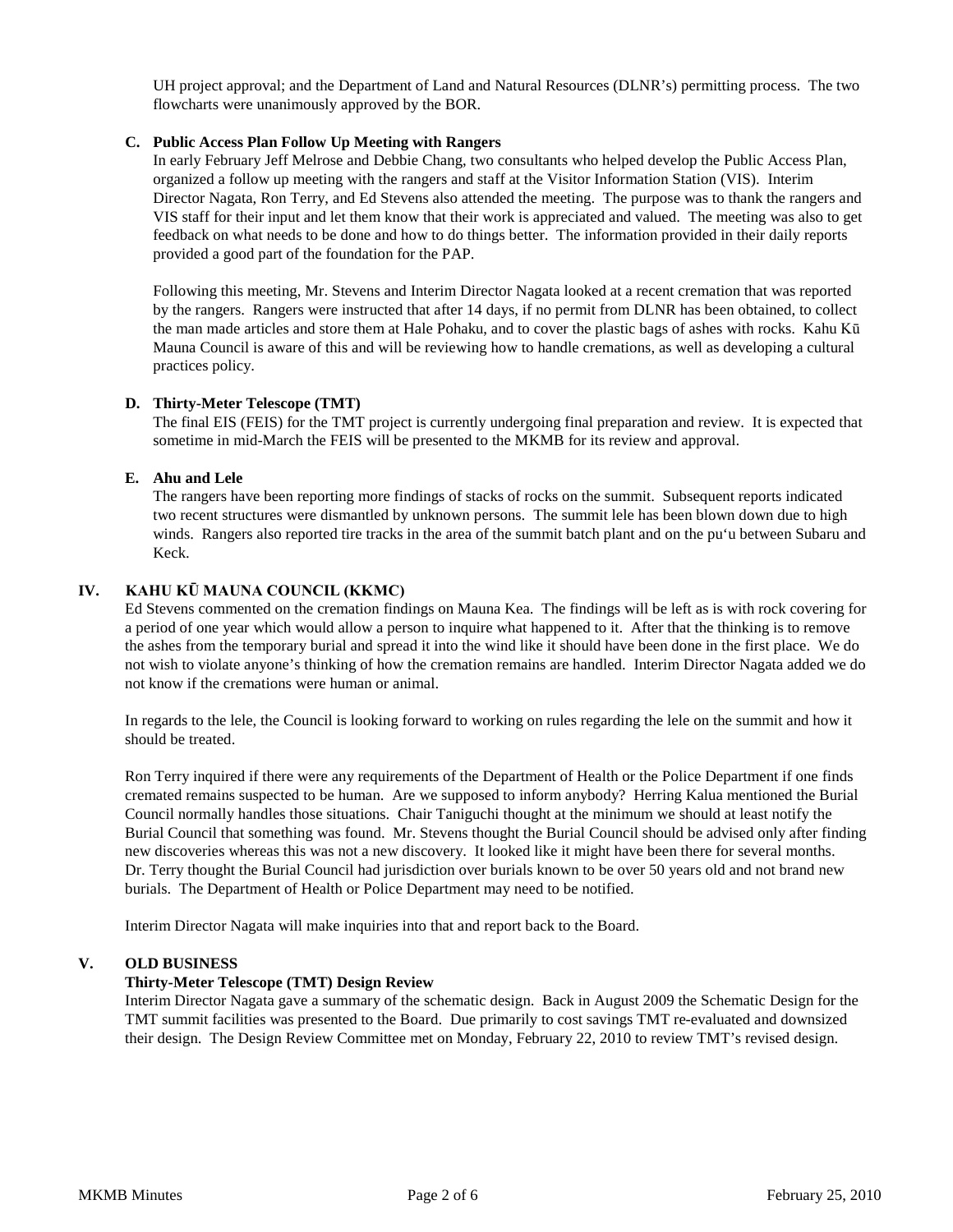### Project Design Changes

*Summit (support) facility*. Major changes were made to the summit (support facility), replacing a multi-story with a one story structure. Moving the mirror storage containers onto the floor of the dome freed-up space in the support building allowing for the reshuffling of the interior space. The total gross square feet of the summit facility shrank from 40,914 to 17,191 sq. ft. Illustrations were presented showing the original design superimposed over the current revised design.

*Site*. Disturbed area of the site was reduced to 4.4 acres from 4.9, a reduction of 10 percent due to the reduction in size of the summit facility.

*Fixed enclosure (base of dome facility)*. The radius (100 feet) and height (25 feel) has not changed, but some of the functions originally placed outside the fixed enclosure were moved inside onto the floor of the dome resulting in a reduced total square footage of 34,257 (original 34,948 sq. ft.).

Directional perspectives of the summit and dome facilities were also shown.

There are no changes to the access road, site design, rotating dome form, mass and scale, and to the color of the dome (aluminum), summit facility and fixed enclosure.

### Positive Design Factors

Energy saving measures have been incorporated into the design through the use of:

- o Air economizers for greater efficiency in cooling the dome interior by using ambient cold temperatures to cool the interior of the dome
- o "Gray" water which is condensate from the air conditioners will be used in toilets and in other nondrinking activities.

The facility will have closed wastewater and septic systems.

#### Conclusion

TMT significantly reduced the total square footage of its summit facility and the design incorporates the design guidelines of the Master Plan.

The Design Review Committee was pleased with the reduced amount of disturbance to the land and that the summit facility is smaller than what was originally planned. There was one comment made to encourage TMT to take into consideration the ambiance of the location by incorporating the natural setting into their design features, in particular the visitor entry area.

#### **Discussions**

Regent Dennis Hirota thought the visitor parking might be too close to the edge and it appears there is parking space for only two, maybe four vehicles. Is visitor access going to be restricted? It seems that this will be a visitor "attraction." Is it sufficient parking and how will TMT control the access? TMT plans to have signage or some type of material to discourage people from going to the site. With respect to the number of parking available to visitors, all of the flat area around the facility will be available for public parking.

Regent Hirota's concern was that the sloping areas were fairly close to the building. If you are only allowing parking in the designated area, you may have a problem unless there are guardrails or a larger area to park vehicles so they do not drive over the edge. Paul Gillett indicated they can put guardrails to keep vehicles from driving off.

Christian Veillet thought the design had a lot of positive features, but felt the cut outs and excavation might be more than needed to accommodate the design.

Interim Director Nagata stated if there are no major objections than TMT will proceed to Phase III, Design Development. In that step TMT will be developing detailed drawings and they will be determining whether the conceptual schematic designs work.

Mr. Stevens made it clear that this is not an endorsement of the plan, but a review of the design to see that it conforms to the requirements of the Master Plan.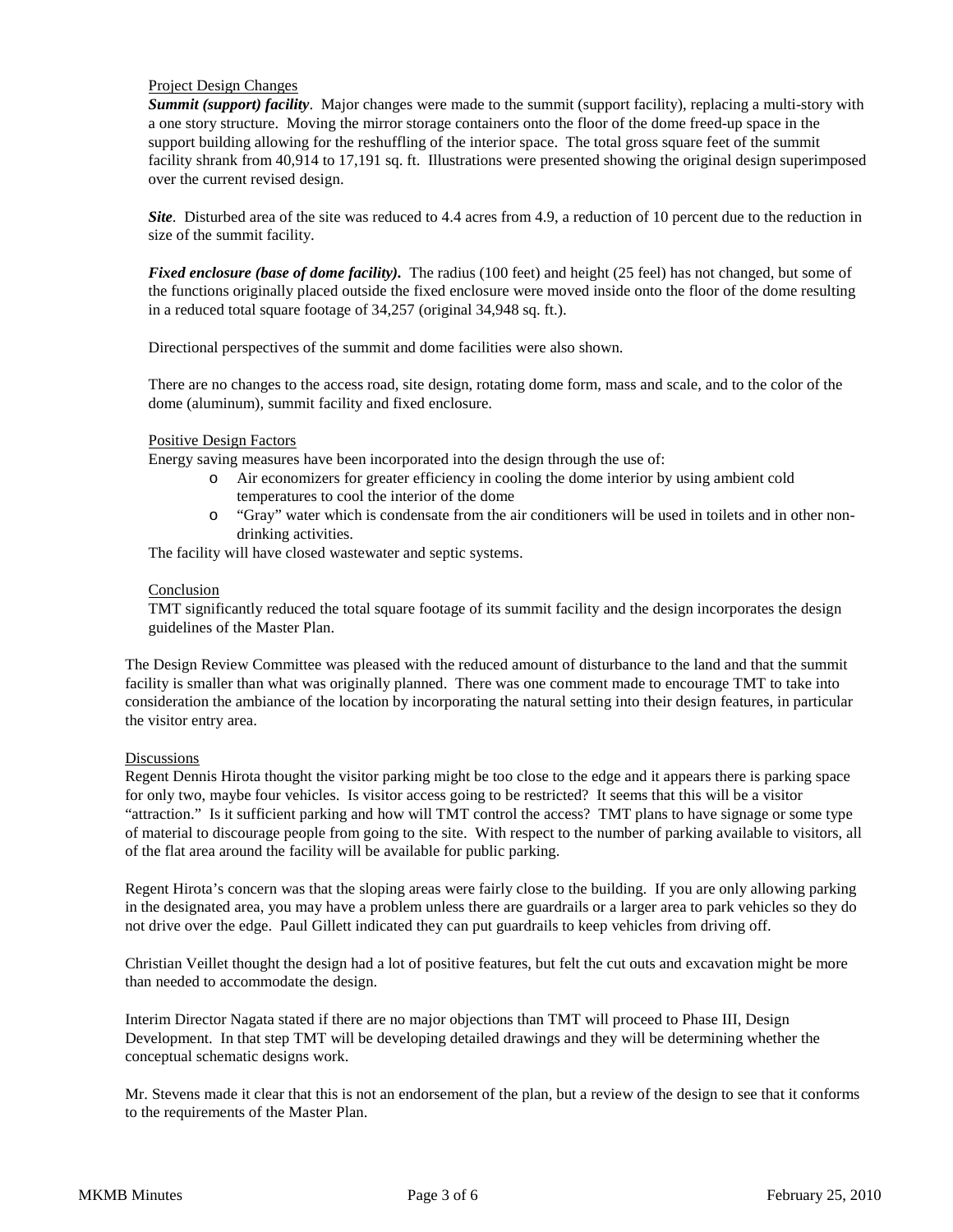Rose Messenger asked what the acronym TMT represented and who the corporation is that wants to develop this telescope. Interim Director Nagata replied TMT stands for the Thirty-Meter Telescope. Sandra Dawson explained the TMT Corporation is a 501c3 non-profit organization based in California. The partners are the University of California System and California Institute of Technology. Its only purpose is to design, build and operate the telescope.

## **VI. NEW BUSINESS Comprehensive Management Plan Implementation and Evaluation Plan (IEP)**

Purpose:

The purpose of the IEP is to provide guidelines for OMKM to implement the CMP. The Plan provides a schedule, priorities and a budget necessary for carrying out the CMP. It also identifies staffing needs. It provides a process for monitoring and evaluating the CMP implementation progress and contains a discussion on revising and updating the CMP.

**Priorities** 

OMKM identified several priorities over the immediate and short term.

*Research*. In order to protect and manage the resources, it is necessary to assess the status of the resources by first establishing baseline data. A top priority is filling in information gaps about the resources, including biological, natural and physical.

*Monitoring*. Monitoring is an ongoing priority for protecting the resources. Currently, we have baseline data on the archaeological resources and wēkiu bug. In addition, OMKM initiated arthropod surveys at HP and selected locations on the summit to establish a baseline for arthropods. OMKM will continue its ongoing monitoring of the archaeological sites, wēkiu bug and arthropods. OMKM also plans to initiate monitoring of other resources following the establishment of baseline data.

*Resource management programs.* OMKM identified resource management program needs which include the development of: protocols and/or polices related to cultural practices; development of a burial treatment plan; an invasive species control plan; and wēkiu bug management plan.

*Education, training and outreach*. OMKM recognizes the need to formally educate and train management staff, stakeholders, and the general public about the resources and plans to develop and execute educational programs. One of the key tenets of the Public Access Plan is that "an informed public is best prepared to make good decisions and act responsibly."

*Educational materials and public forums.* The educational process and outreach efforts will include the development of educational materials, such as brochures, signage and a vehicle for disseminating information, such as town hall meetings and public events. On site on the mountain there is a need for interpretative and safety signage.

Implementation Schedule

The IEP contains a schedule for implementing these programs and activities:

Immediate (1- 3 years) Short-Term (4 - 6 years) Mid-Term  $(7 - 9$  years) Long Term (10+ years)

In reviewing the CMP actions, it was noted that many of the CMP actions are ongoing or are subject to implementation on an as needed basis, for example, management actions that are related to construction and decommissioning.

Staffing:

The following positions were identified: Cultural Resources coordinator Natural Resources coordinator Outreach Coordinator Project administrator GIS and database coordinator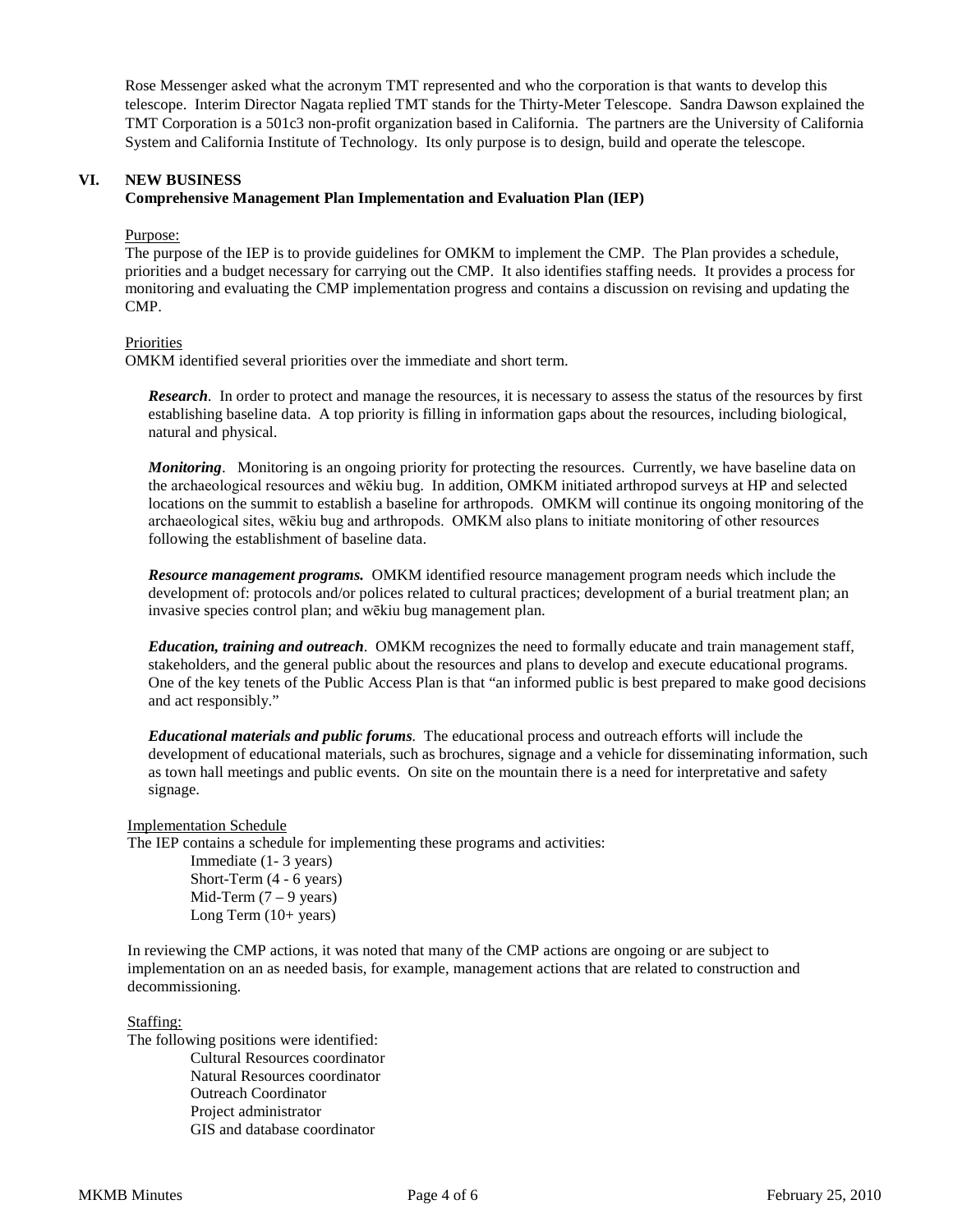Chief Ranger Two (2) additional rangers Fiscal support Internal legal counsel

#### Budget

OMKM believes the cost to implement the CMP is approximately \$2 million/year. During the Immediate term (years 1 -3) the focus will be on research; the following years the focus will shift to monitoring, program development and implementation and education, training, and outreach.

#### Monitoring and Evaluation of the CMP

The IEP provides guidelines for monitoring the implementation of the CMP. OMKM should develop annual progress reports describing management goals, objectives, and actions taken during the year, and should prepare a 5-year management outcome analysis which is an assessment of the resources based on a summarization of data collected from research and management activities; a summary of the progress of the management programs in meeting management goals, objectives, and actions. Based on the 5-year management outcome analysis OMKM will need to assess the need to revise and update the CMP.

#### Discussion

Dr. Terry commented he read the document carefully. It is a good document which will serve as a guide for us. He did have some questions regarding personnel and specific classifications. He asked if there was consultation with others who run agencies similar to the Office and was there input on how these positions are structured? Is the legal counsel a full time position?

Interim Director Nagata explained for the Cultural Resources Coordinator she had circulated a description to the Kahu Kū Mauna Council for feedback. For the Natural Resources Coordinator she would like to work with the Environment Committee on a position description and qualifications. Regarding the legal counsel position Interim Director Nagata explained we will be faced with many legal issues, including the development of administrative rules. The UH internal process is too slow to respond to our needs, making it very difficult to make progress. It may turn out that this could be a shared position.

Regent Hirota asked if we had some idea about what the additional research and grant funding sources might be and amounts. It would be helpful for the regents in their review of the document.

Dr. Terry agreed, saying that having UH Hilo be the entity to which we contract much of our natural resources inventory and monitoring work with the aid of grants is a "twofer" or a "threefer" for our island, since OMKM can leverage its scarce funds for our important work on Mauna Kea, the faculty of UH Hilo get research funding, and students get the opportunity to do meaningful scientific work right here on the island.

Interim Director Nagata commented that seeking research grants was one of things she had always wanted to do. However, in a discussion with then Vice-Chancellor for Research, Dr. Mike Cosby, he indicated that baseline surveys are considered site characterization studies and it is very difficult to get funding for those kinds of studies. These are studies that are looking at what is there. It is easier to get research grants for empirical studies.

It was not clear to Regent Eric Martinson the authorities and governance between the Office, the MKMB, Chancellor's Office, and BOR. He thought it would be helpful to clearly articulate the limits of authority. For example, what can the Office do without having to go up the chain of command? What is this Board's responsibility in governance to the Chancellor? Hiring legal counsel is something to consider. If there are system wide issues, they should be addressed, but we need to be sure we are not setting precedence by hiring an in-house attorney. He would like to see it coordinated at the proper system level because we have an Office of General Counsel.

Dr. Veillet congratulated the work done on the document. He suggested that it be helpful to consider the minimum to start things and set priorities.

Nelson Ho, of Sierra Club, believes astronomical facilities, in particular those representing various countries, should contribute to the management of the mountain. He sees the UH System ask for \$2.l million from the legislature as a means of facilitating bringing TMT. He felt the MKMB should refocus its priority and make a statement about using administrative rules to alter the 1963 sub lease, which is an impediment for getting astronomical observatories to step up to the table and manage the impacts they created with their astronomical industrial use of the summit. To the Sierra